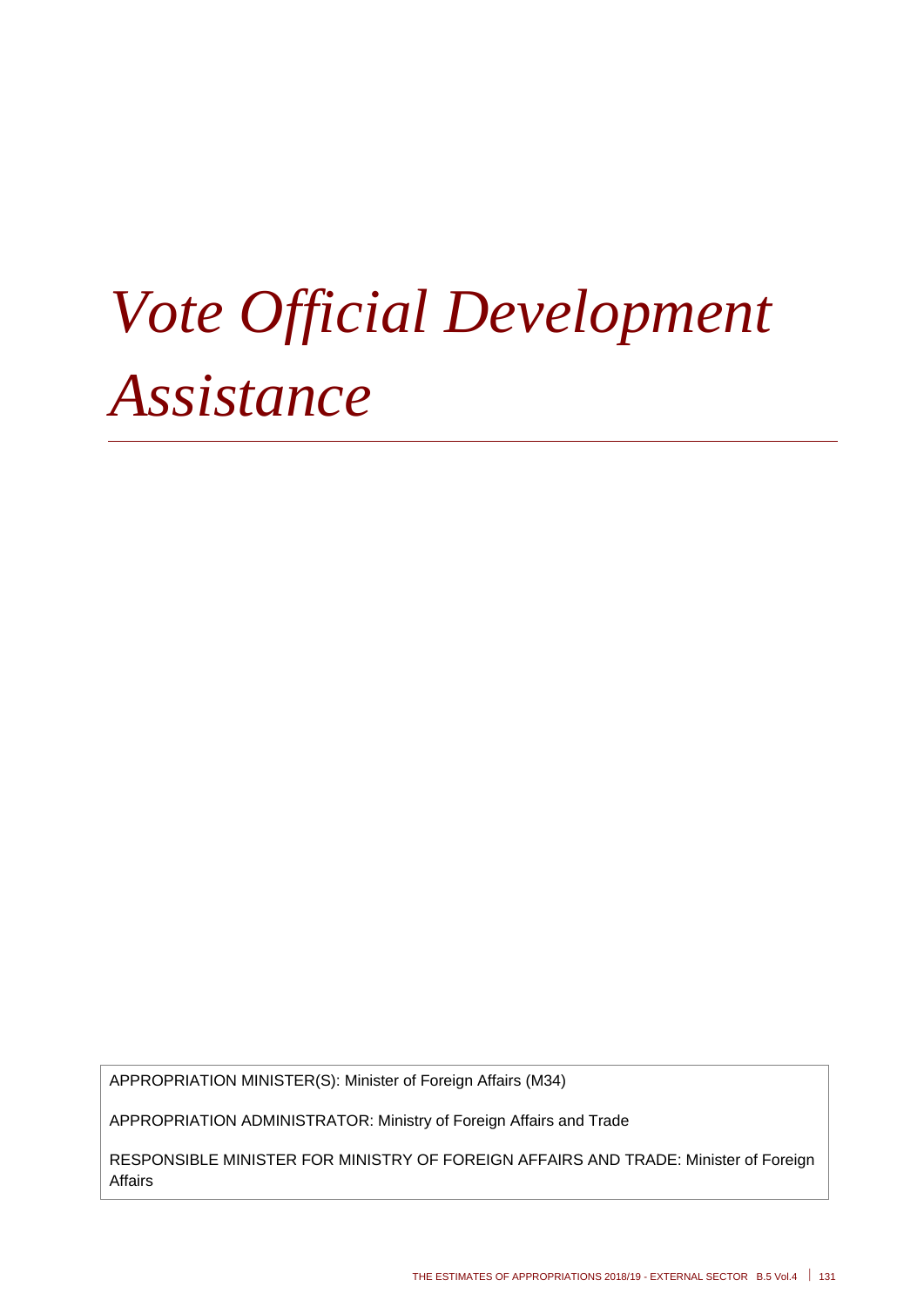# *Overview of the Vote*

The Minister of Foreign Affairs is responsible for appropriations in the Vote for the 2018/19 financial year covering the following:

- a total of \$75 million for management of New Zealand's International Development Cooperation, and
- almost \$693 million for delivering International Development Cooperation.

Details of these appropriations are set out in Parts 2 and 3.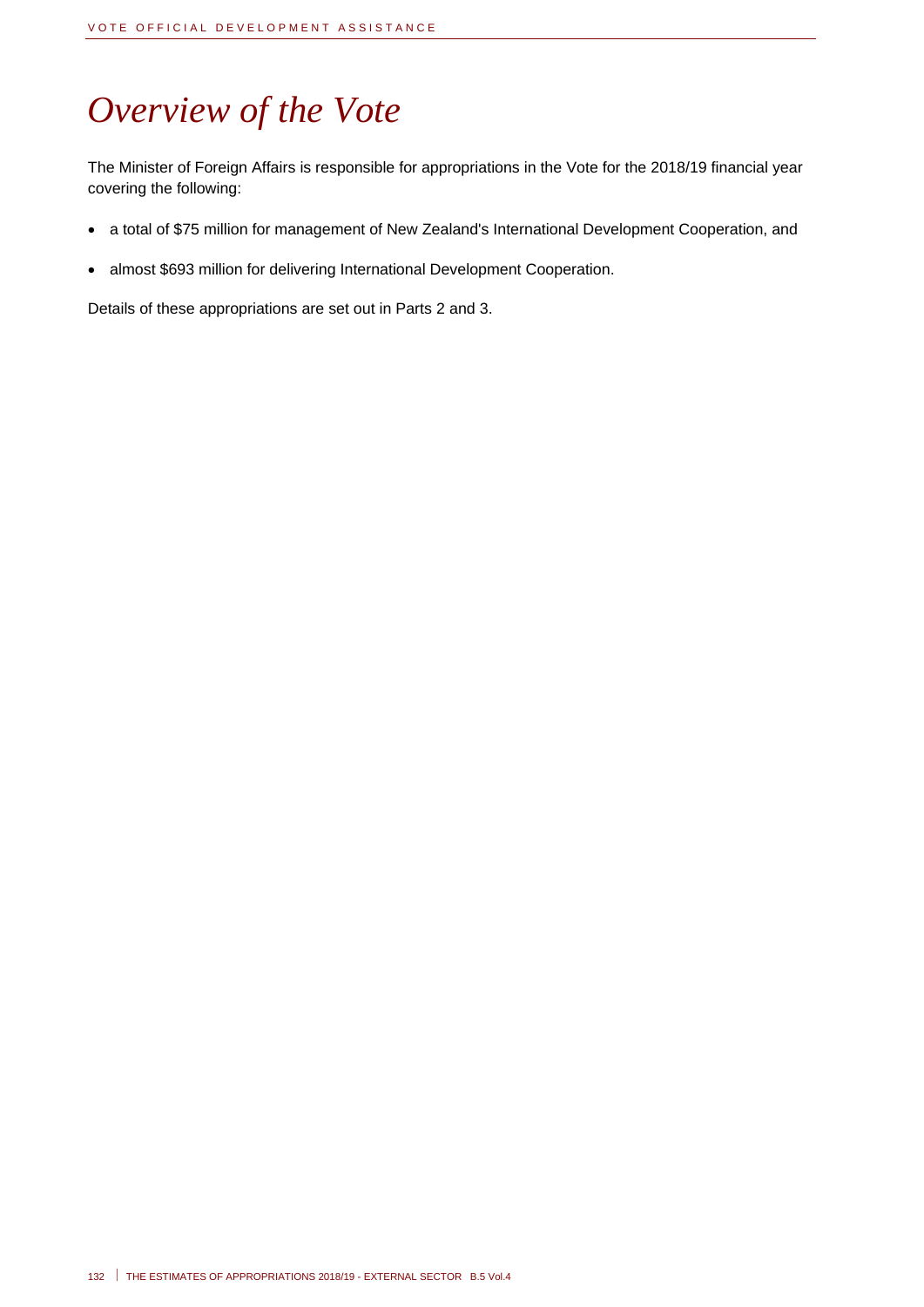# *Details of Appropriations and Capital Injections*

# Annual and Permanent Appropriatio ns

|                                                                                                                                                                              |                                   | 2017/18                      |                        |  |
|------------------------------------------------------------------------------------------------------------------------------------------------------------------------------|-----------------------------------|------------------------------|------------------------|--|
| Titles and Scopes of Appropriations by Appropriation Type                                                                                                                    | Final<br><b>Budgeted</b><br>\$000 | Estimated<br>Actual<br>\$000 | <b>Budget</b><br>\$000 |  |
| <b>Departmental Output Expenses</b>                                                                                                                                          |                                   |                              |                        |  |
| Management of New Zealand's International Development Cooperation (M34)                                                                                                      | 66.114                            | 66.114                       | 75.397                 |  |
| This appropriation is limited to advice and representation on international development issues and<br>the management of New Zealand's International Development Cooperation. |                                   |                              |                        |  |
| <b>Total Departmental Output Expenses</b>                                                                                                                                    | 66.114                            | 66.114                       | 75.397                 |  |
| <b>Total Annual and Permanent Appropriations</b>                                                                                                                             | 66,114                            | 66.114                       | 75.397                 |  |

# Multi-Year Appropriations

| Type, Title, Scope and Period of Appropriations                                                                                                                 | Appropriations, Adjustments and Use      | \$000     |
|-----------------------------------------------------------------------------------------------------------------------------------------------------------------|------------------------------------------|-----------|
| <b>Non-Departmental Other Expenses</b>                                                                                                                          |                                          |           |
| <b>International Agency Funding (M34)</b>                                                                                                                       | Original Appropriation                   | 300,000   |
| This appropriation is limited to funding to multilateral agencies and international<br>voluntary agencies for development assistance.                           | Adjustments to 2016/17                   |           |
|                                                                                                                                                                 | Adjustments for 2017/18                  |           |
| Commences: 01 July 2015                                                                                                                                         | Adjusted Appropriation                   | 300,000   |
| Expires: 30 June 2018                                                                                                                                           | Actual to 2016/17 Year End               | 201,133   |
|                                                                                                                                                                 | Estimated Actual for 2017/18             | 98,867    |
|                                                                                                                                                                 | Estimated Actual for 2018/19             |           |
|                                                                                                                                                                 | <b>Estimated Appropriation Remaining</b> |           |
| <b>International Development Assistance (M34)</b>                                                                                                               | Original Appropriation                   | 1,400,805 |
| This appropriation is limited to the provision of bilateral and regional official<br>development assistance, including humanitarian activities, for the design, | Adjustments to 2016/17                   | 16,437    |
| management, implementation and evaluation of development activities and<br>development education, capacity building and co-ordination support to                | Adjustments for 2017/18                  | (5, 355)  |
| partners. This assistance is for the promotion of the sustainable development                                                                                   | <b>Adjusted Appropriation</b>            | 1,411,887 |
| and welfare of Pacific and other developing countries.                                                                                                          | Actual to 2016/17 Year End               | 863,402   |
| Commences: 01 July 2015                                                                                                                                         | Estimated Actual for 2017/18             | 548,485   |
| Expires: 30 June 2018                                                                                                                                           | Estimated Actual for 2018/19             |           |
|                                                                                                                                                                 | <b>Estimated Appropriation Remaining</b> |           |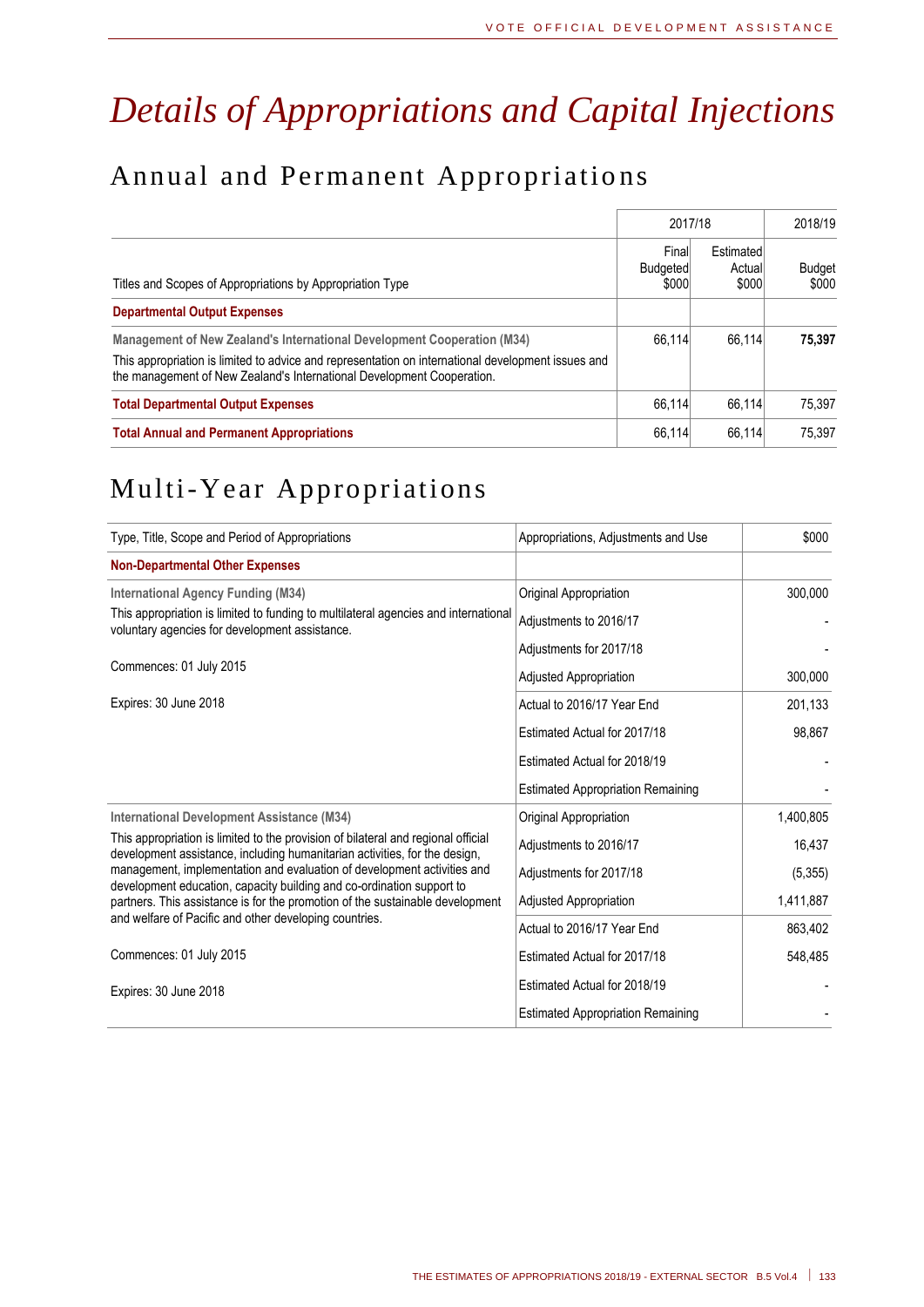| Type, Title, Scope and Period of Appropriations                                                                                                        | Appropriations, Adjustments and Use      | \$000     |
|--------------------------------------------------------------------------------------------------------------------------------------------------------|------------------------------------------|-----------|
| <b>International Development Cooperation (M34)</b>                                                                                                     | Original Appropriation                   | 2,186,718 |
| This appropriation is limited to providing development cooperation and<br>humanitarian assistance that support the sustainable development and welfare | Adjustments to 2016/17                   |           |
| of Pacific Island and developing countries.                                                                                                            | Adjustments for 2017/18                  |           |
| Commences: 01 July 2018                                                                                                                                | Adjusted Appropriation                   | 2,186,718 |
|                                                                                                                                                        | Actual to 2016/17 Year End               |           |
| Expires: 30 June 2021                                                                                                                                  | Estimated Actual for 2017/18             |           |
|                                                                                                                                                        | Estimated Actual for 2018/19             | 692.996   |
|                                                                                                                                                        | <b>Estimated Appropriation Remaining</b> | 1.493.722 |

# Total Annual and Permanent Appropriations and Multi-Year Appropriation Forecasts

|                                                                                  | 2017/18                    |                              | 2018/19                |
|----------------------------------------------------------------------------------|----------------------------|------------------------------|------------------------|
|                                                                                  | Final<br>Budgeted<br>\$000 | Estimated<br>Actual<br>\$000 | <b>Budget</b><br>\$000 |
| <b>Total Annual and Permanent Appropriations</b>                                 | 66.114                     | 66.114                       | 75.397                 |
| Total MYA Non-Departmental Other Expenses Forecasts                              | 647.352                    | 647.352                      | 692.996                |
| Total Annual and Permanent Appropriations and Multi-Year Appropriation Forecasts | 713.466                    | 713.466                      | 768.393                |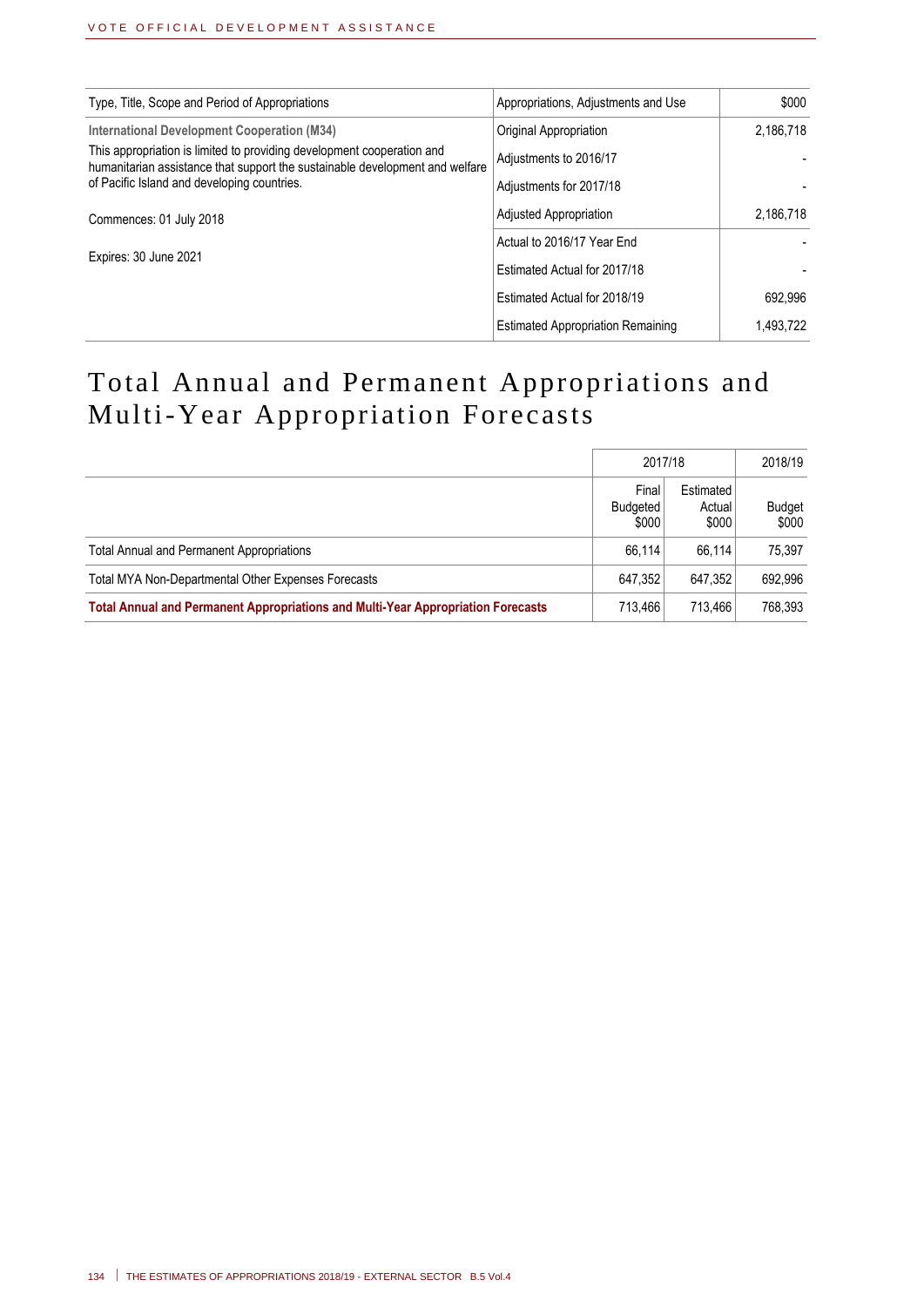# *Supporting Information*

# Part 1 - Vote as a Whole

# 1.1 - New Policy Initiatives

| Policy Initiative                                                                         | Appropriation                                                                                                               | 2017/18<br>Final<br>Budgeted<br>\$000 | 2018/19<br><b>Budget</b><br>\$000 | 2019/20<br>Estimated<br>\$000 | 2020/21<br>Estimated<br>\$000 | 2021/22<br>Estimated<br>\$000 |
|-------------------------------------------------------------------------------------------|-----------------------------------------------------------------------------------------------------------------------------|---------------------------------------|-----------------------------------|-------------------------------|-------------------------------|-------------------------------|
| Increasing our aid to tackle the<br>biggest global and regional<br>challenges of our time | <b>Management of New Zealand's</b><br><b>International Development</b><br><b>Cooperation</b><br>Departmental Output Expense |                                       | 11.930                            | 15.566                        | 19.248                        | 22.892                        |
|                                                                                           | <b>International Development</b><br><b>Cooperation</b>                                                                      |                                       |                                   |                               |                               |                               |
|                                                                                           | Non-Departmental Other Expense                                                                                              |                                       | 110.427                           | 144.086                       | 178.164                       | 211.904                       |
| Total Initiatives                                                                         |                                                                                                                             |                                       | 122.357                           | 159.652                       | 197.412                       | 234.796                       |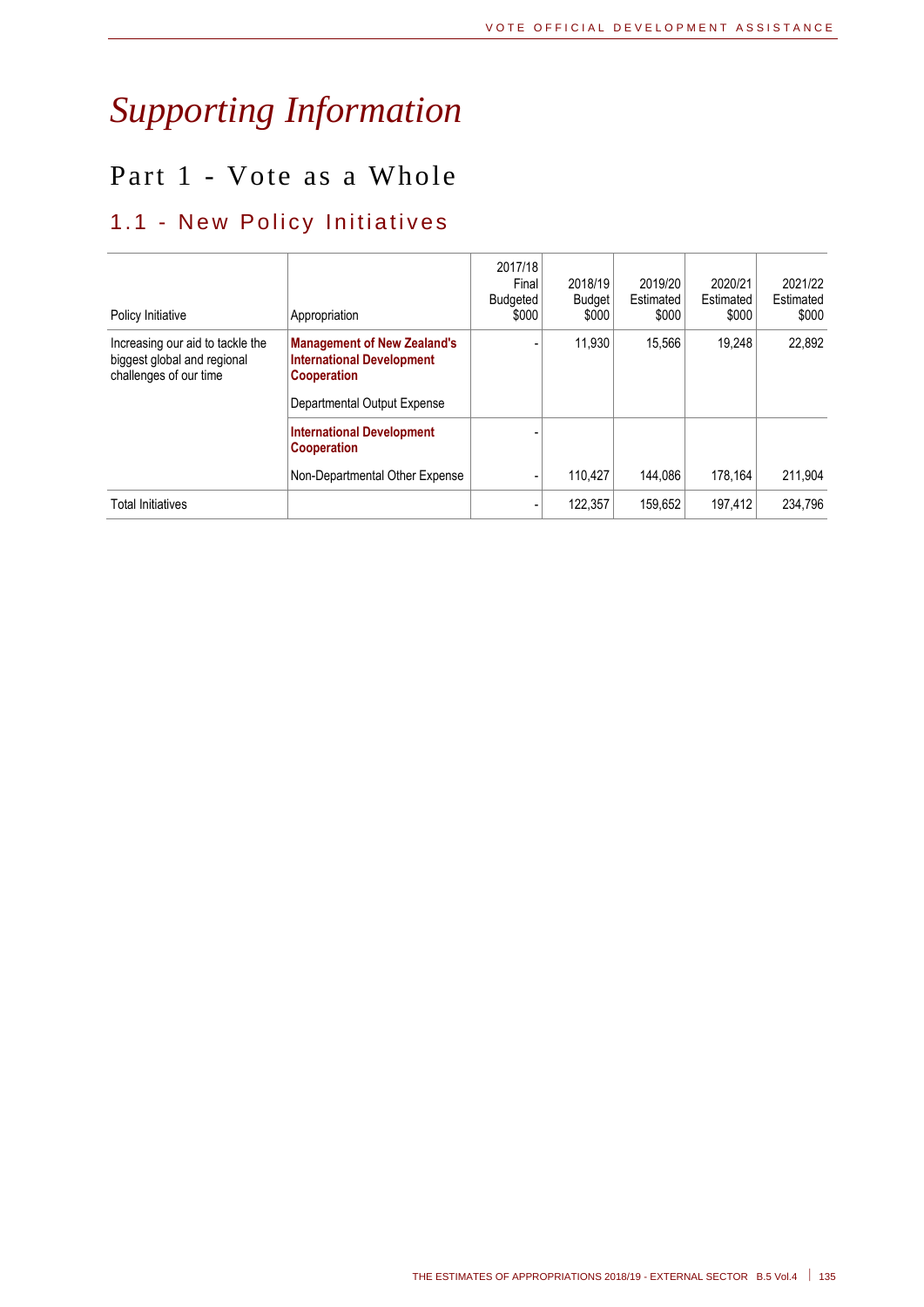### 1.2 - Trends in the Vote

#### **Summary of Financial Activity**

|                                                                          | 2013/14         | 2014/15         | 2015/16         | 2016/17         |                            | 2017/18                      |                                                                     | 2018/19                                        |                                 | 2019/20            | 2020/21            | 2021/22            |
|--------------------------------------------------------------------------|-----------------|-----------------|-----------------|-----------------|----------------------------|------------------------------|---------------------------------------------------------------------|------------------------------------------------|---------------------------------|--------------------|--------------------|--------------------|
|                                                                          | Actual<br>\$000 | Actual<br>\$000 | Actual<br>\$000 | Actual<br>\$000 | Final<br>Budgeted<br>\$000 | Estimated<br>Actual<br>\$000 | Departmental Departmental<br>Transactions<br><b>Budget</b><br>\$000 | Non-<br>Transactions<br><b>Budget</b><br>\$000 | Total<br><b>Budget</b><br>\$000 | Estimated<br>\$000 | Estimated<br>\$000 | Estimated<br>\$000 |
| <b>Appropriations</b>                                                    |                 |                 |                 |                 |                            |                              |                                                                     |                                                |                                 |                    |                    |                    |
| Output Expenses                                                          | 54,682          | 55,141          | 58,079          | 61,676          | 66,114                     | 66,114                       | 75,397                                                              |                                                | 75,397                          | 78,913             | 82,595             | 86,239             |
| Benefits or Related Expenses                                             |                 |                 |                 |                 |                            |                              | N/A                                                                 |                                                |                                 |                    |                    |                    |
| <b>Borrowing Expenses</b>                                                |                 |                 |                 |                 |                            |                              |                                                                     |                                                |                                 |                    |                    |                    |
| Other Expenses                                                           | 532,805         | 513,016         | 533,992         | 530,543         | 647,352                    | 647,352                      |                                                                     | 692,996                                        | 692,996                         | 729,655            | 764,067            | 797,807            |
| Capital Expenditure                                                      |                 |                 |                 |                 |                            |                              |                                                                     |                                                |                                 |                    |                    |                    |
| Intelligence and Security Department Expenses<br>and Capital Expenditure |                 |                 |                 |                 |                            |                              |                                                                     | N/A                                            |                                 |                    |                    |                    |
| Multi-Category Expenses and Capital<br>Expenditure (MCA)                 |                 |                 |                 |                 |                            |                              |                                                                     |                                                |                                 |                    |                    |                    |
| <b>Output Expenses</b>                                                   |                 |                 |                 |                 |                            |                              |                                                                     |                                                |                                 |                    |                    |                    |
| <b>Other Expenses</b>                                                    |                 |                 |                 |                 |                            |                              |                                                                     |                                                |                                 |                    |                    |                    |
| Capital Expenditure                                                      |                 |                 |                 |                 |                            |                              | N/A                                                                 |                                                |                                 |                    |                    |                    |
| <b>Total Appropriations</b>                                              | 587,487         | 568,157         | 592,071         | 592,219         | 713,466                    | 713,466                      | 75,397                                                              | 692,996                                        | 768,393                         | 808,568            | 846,662            | 884,046            |
| <b>Crown Revenue and Capital Receipts</b>                                |                 |                 |                 |                 |                            |                              |                                                                     |                                                |                                 |                    |                    |                    |
| Tax Revenue                                                              |                 |                 |                 |                 |                            |                              | N/A                                                                 |                                                |                                 |                    |                    |                    |
| Non-Tax Revenue                                                          | 1,521           | 320             | 660             | 1,209           | 400                        | 400                          | N/A                                                                 | 400                                            | 400                             | 400                | 400                | 400                |
| Capital Receipts                                                         |                 |                 |                 |                 |                            |                              | N/A                                                                 |                                                |                                 |                    |                    |                    |
| <b>Total Crown Revenue and Capital Receipts</b>                          | 1,521           | 320             | 660             | 1,209           | 400                        | 400                          | N/A                                                                 | 400                                            | 400                             | 400                | 400                | 400                |

Note - where restructuring of the vote has occurred then, to the extent practicable, prior years information has been restated as if the restructuring had occurred before the beginning of the period covered. In this instance Total Appropriations for the Budgeted and Estimated Actual year may not equal Total Appropriations in the Details of Appropriations and Capital Injections.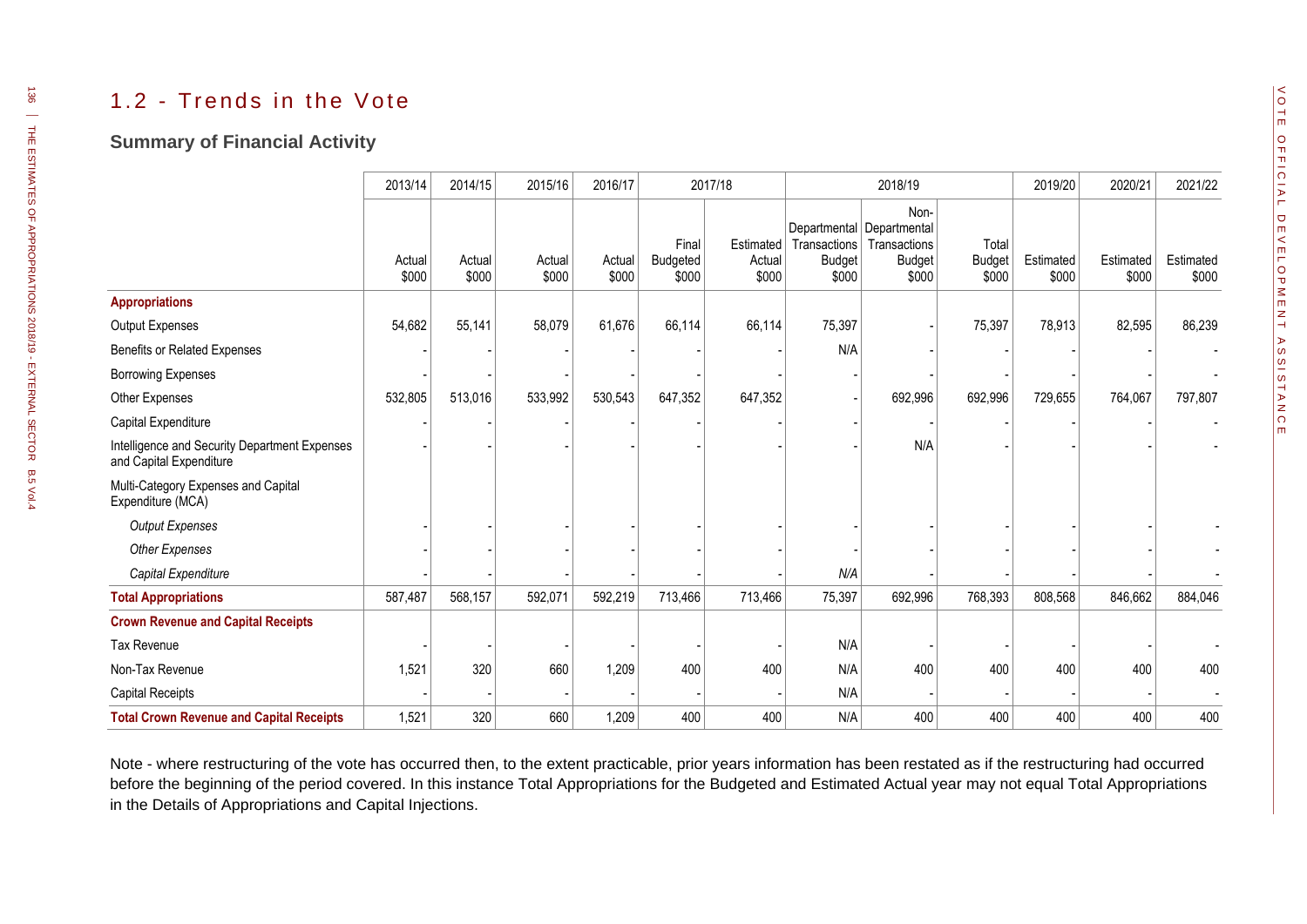#### **Adjustments to the Summary of Financial Activity Table Due to Vote Restructuring**

There have been no restructuring adjustments to prior year information reported in last year's Summary of Financial Activity table.

# 1.3 - Analysis of Significant Trends

*Total Vote: All Appropriations*

*Figure 1* - Vote trends in actual expenses and capital expenditure by appropriation type



Source: Ministry of Foreign Affairs and Trade

The movements in the departmental and non-departmental appropriations in Vote Official Development Assistance (ODA), detailed in the Summary of Financial Activity table above, are largely driven by nondepartmental expenditure for the delivery of New Zealand's International Development Cooperation.

Total expenditure in the Vote will increase from \$587.487 million in 2013/14 to \$768.393 million in 2018/19, an increase of \$180.906 million. Of this, \$160.191 million relates to an increase in nondepartmental expenditure. The departmental output expense increase is \$20.715 million.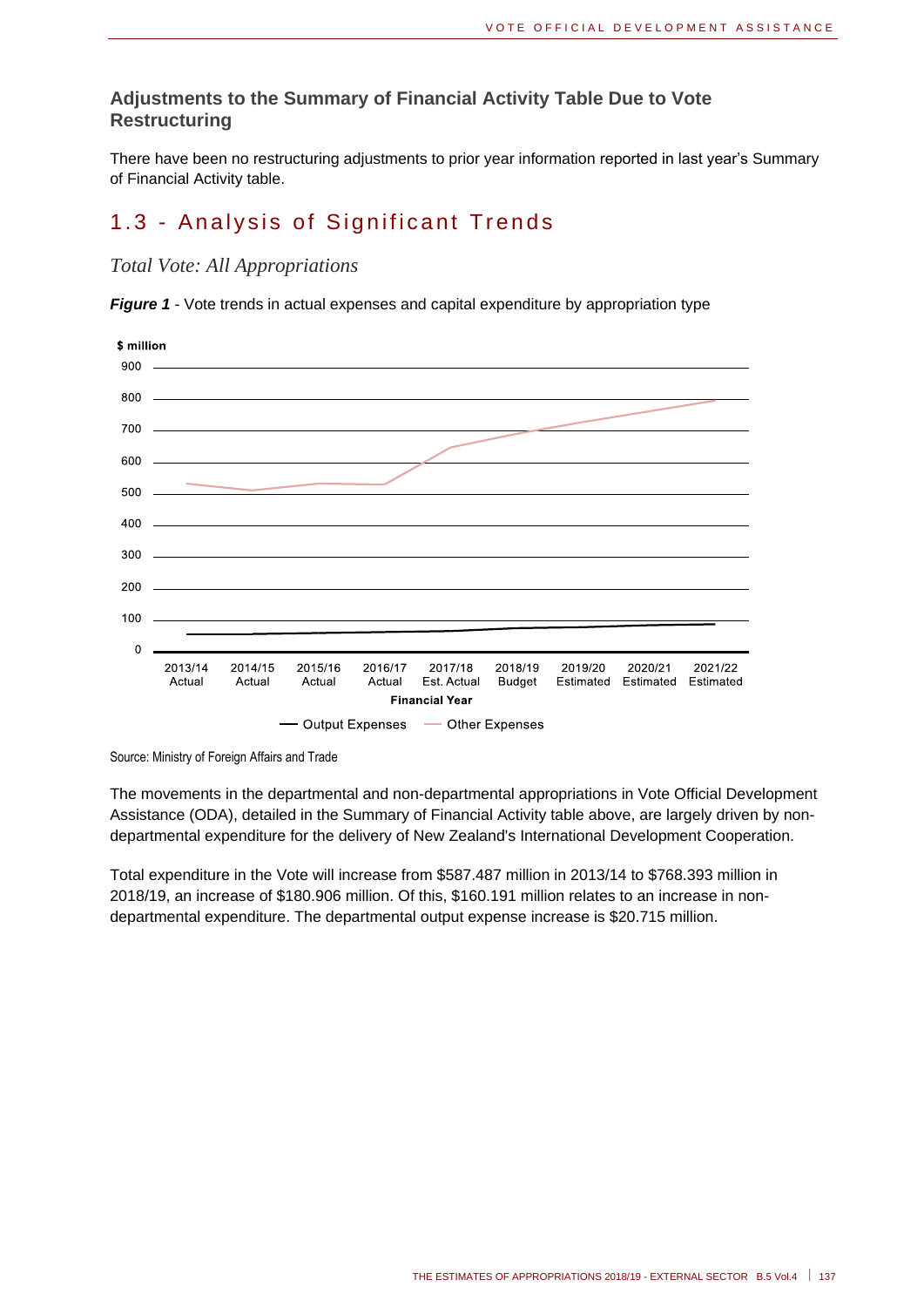Details of the significant movement within each appropriation type are described below:

#### *Departmental Output Expenses*

Actual departmental output expenses over the two-year period 2013/14 to 2014/15 were largely consistent, with annual expenditure of around \$55 million. From the 2015/16 financial year there are progressive annual increases reflecting additional funding, expected to increase from actual expenditure of \$58.079 million in 2015/16 to \$86.239 million in 2021/22. These increases are driven primarily by the following two factors:

- funding increases from the new initiatives package approved in Budget 2015 for the New Zealand Aid Programme Strategic Investment policy initiative, being \$4.961 million in 2015/16, \$7.172 million in 2016/17 and \$8.087 million per annum in 2017/18 through the outyears, and
- funding increases from the new initiatives package approved in Budget 2018 for the management of the International Development Cooperation programme associated with the new funding for "Increasing our aid to tackle the biggest global and regional challenges of our time" totalling \$11.930 million in 2018/19, \$15.566 million in 2019/20, \$19.248 million in 2020/21 and \$22.892 million per annum in 2021/22 and the outyears.

#### *Non-Departmental Other Expenses*

This is the first year of a new multi-year appropriation (International Development Cooperation) approved for the three-year period 2018/19 to 2020/21, replacing two multi-year appropriations (International Agency Funding and International Development Assistance), which expire on 30 June 2018.

For the current triennium (2018/19 to 2020/21), funding for International Development Cooperation will increase to \$2,186.718 million compared to \$1,711.887 million for the triennium ending on 30 June 2018, including a total of \$432.677 million in new funding from the new initiatives package for "Increasing our aid to tackle the biggest global and regional challenges of our time" approved in Budget 2018. The additional funding approved in Budget 2018 is projected to increase New Zealand's Official Development Assistance as a percentage of Gross National Income to 0.28%.

The increased funding will enable additional investment in a range of areas including:

- priority issues for the Pacific, especially climate change
- promoting good governance and transparency, human rights, youth, women's political and economic empowerment in the Pacific
- funding to multilateral institutions which are responding to global and Pacific development challenges, and
- responding to the increased scale of humanitarian crises globally and in the Pacific.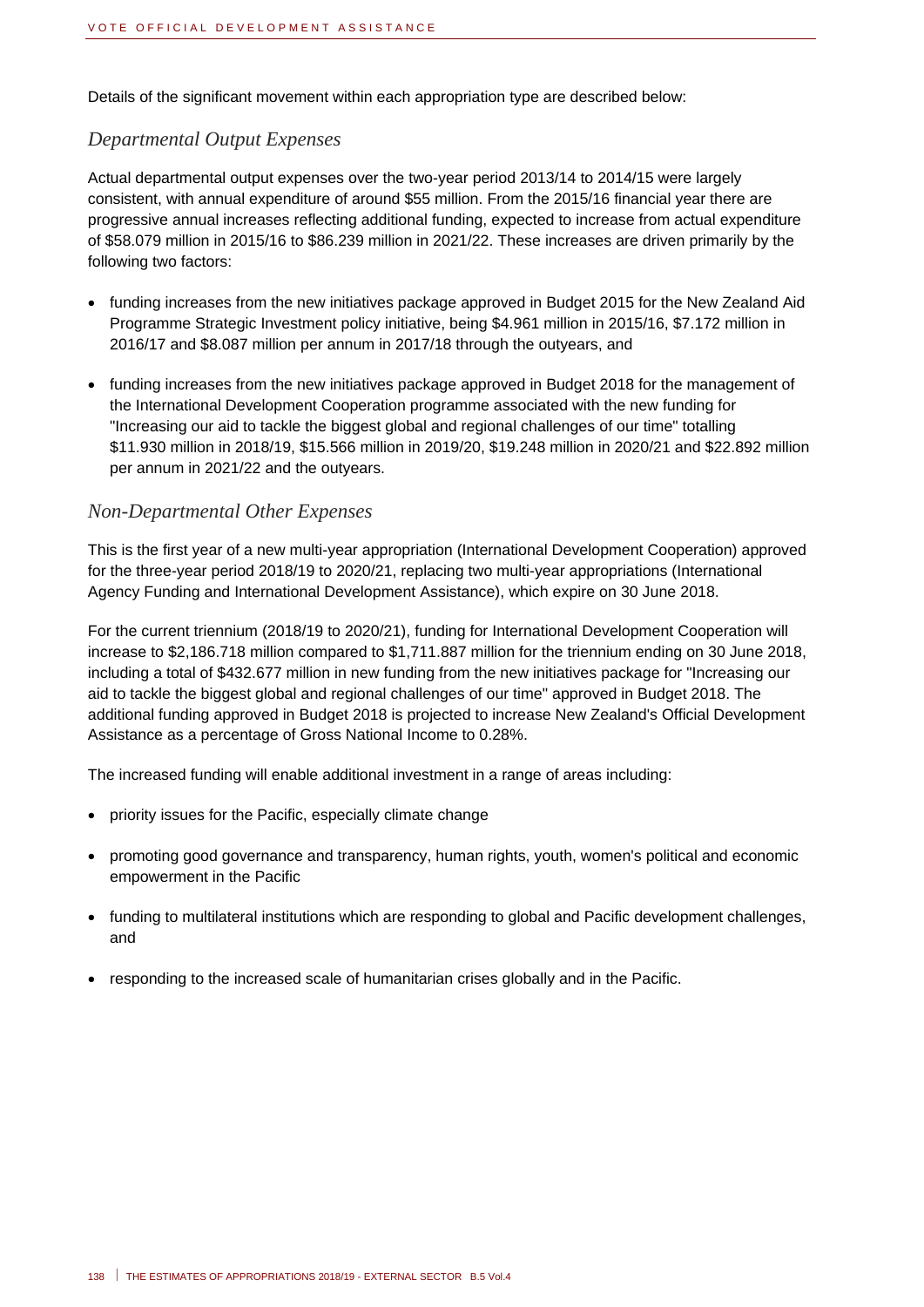## 1.4 - Reconciliation of Changes in Appropriation **Structure**

|                                                                 | Old Structure                                                                                                         |        | New Structure                                                                |                                |                  |  |
|-----------------------------------------------------------------|-----------------------------------------------------------------------------------------------------------------------|--------|------------------------------------------------------------------------------|--------------------------------|------------------|--|
| 2017/18 Appropriations<br>in the 2017/18 Structure              | Appropriations to which<br>2017/18 Expenses (or Capital<br>(Current) Expenditure) have been<br>\$000 Moved from or to | Amount | Moved 2017/18 Appropriations<br>\$000 in the 2018/19 Structure               | 2017/18<br>(Restated)<br>\$000 | 2018/19<br>\$000 |  |
| Management of<br>New Zealand Official<br>Development Assistance | 66.114 Renamed                                                                                                        |        | - Management of<br>New Zealand's<br>International Development<br>Cooperation | 66.114                         | 75.397           |  |

Explanations of the reasons for changing the appropriation structure are noted in the details of each appropriation in Parts 2 and 3.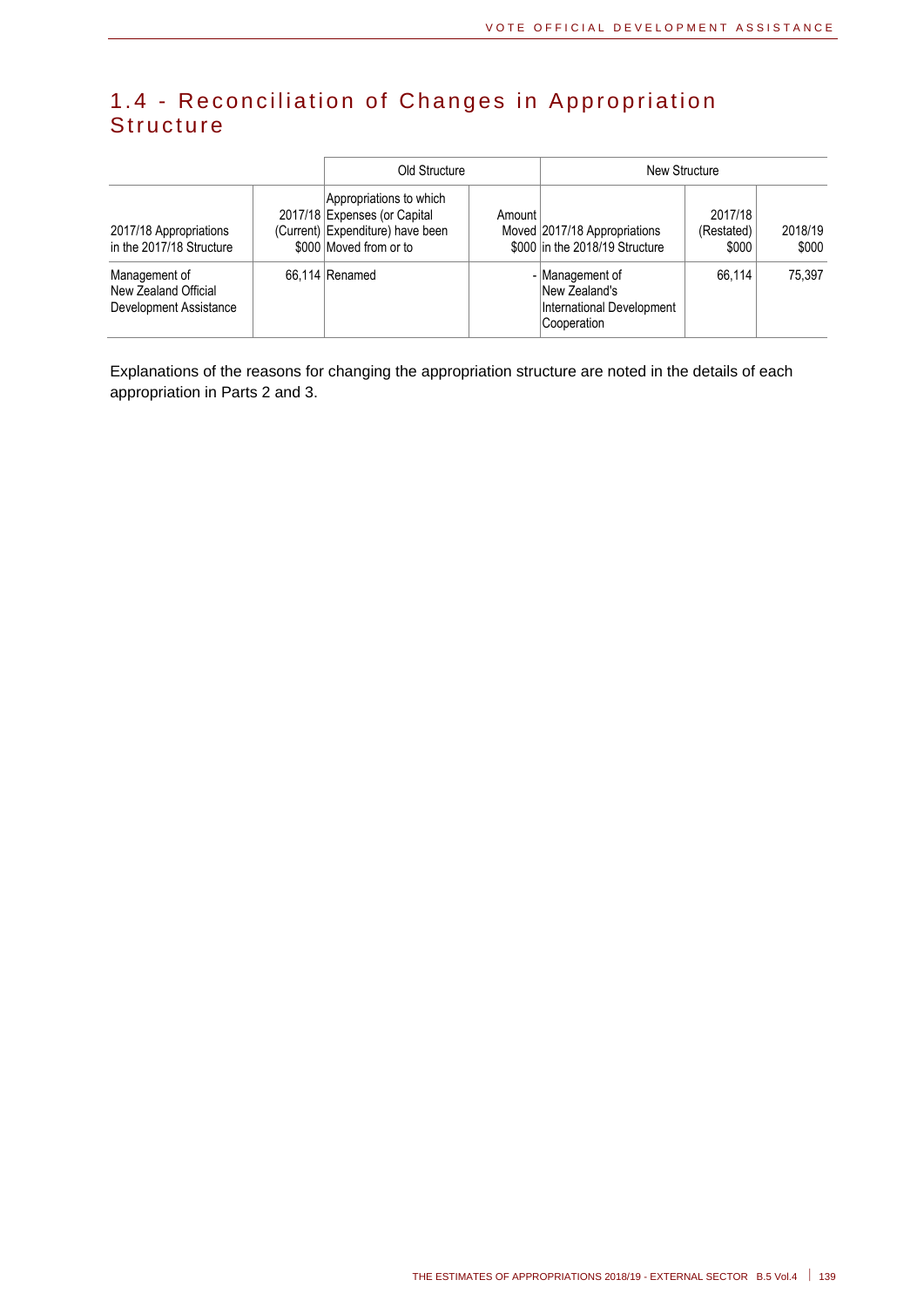# Part 2 - Details of Departmental Appropriations

## 2.1 - Departmental Output Expenses

#### **Management of New Zealand's International Development Cooperation (M34)**

#### *Scope of Appropriation*

This appropriation is limited to advice and representation on international development issues and the management of New Zealand's International Development Cooperation.

#### *Expenses and Revenue*

|                            | 2017/18                 | 2018/19                          |                        |
|----------------------------|-------------------------|----------------------------------|------------------------|
|                            | Final Budgeted<br>\$000 | <b>Estimated Actual</b><br>\$000 | <b>Budget</b><br>\$000 |
| <b>Total Appropriation</b> | 66,114                  | 66,114                           | 75,397                 |
| Revenue from the Crown     | 66,019                  | 66,019                           | 75,302                 |
| Revenue from Others        | 95                      | 95                               | 95                     |

#### *What is Intended to be Achieved with this Appropriation*

This appropriation is intended to achieve the provision of informed advice and representation on international development issues and policy, and the effective planning, delivery and accountability for New Zealand's International Development Cooperation.

*How Performance will be Assessed and End of Year Reporting Requirements*

|                                                                                                                                                                                                  | 2017/18                                                   | 2018/19                               |                                                           |
|--------------------------------------------------------------------------------------------------------------------------------------------------------------------------------------------------|-----------------------------------------------------------|---------------------------------------|-----------------------------------------------------------|
| Assessment of Performance                                                                                                                                                                        | <b>Final Budgeted</b><br>Standard                         | Estimated<br>Actual                   | <b>Budget</b><br>Standard                                 |
| <b>Financial management</b>                                                                                                                                                                      |                                                           |                                       |                                                           |
| Percentage of development cooperation funding for the partner<br>government sector disbursed in year for which it was scheduled<br>(Bilateral programmes only)                                   | 90%                                                       | 90%                                   | 90%                                                       |
| Proportion of Pacific country partner governments provided with<br>an indicative Total Country Aid Programme Budget for the<br>current year plus projections for two or more years in the future | 100%                                                      | $>90\%$                               | 100%                                                      |
| Amount and percentage of Crown ODA resources spent on the<br>Pacific                                                                                                                             | 60% for the triennium<br>$(+/- 5%$ for any given<br>year) | 60%                                   | 60% for the triennium<br>$(+/- 5%$ for any given<br>year) |
| Amount and percentage of Crown ODA resources spent on<br>Activities where climate change is a principle objective (see<br>Note 1)                                                                | New measure                                               | See Note 1                            | TBC from baseline<br>analysis                             |
| Amount and percentage of Crown ODA resources spent on<br>Activities where gender equality and women's empowerment is<br>a principle objective                                                    | New measure                                               | \$6.3m from 9 Activities<br>(2016/17) | Increasing trend                                          |
| Amount and percentage of Crown ODA resources spent on Aid<br>for Trade (see Note 2)                                                                                                              | New measure                                               | New measure                           | At least 20% of ODA                                       |
| Amount and percentage of Crown ODA resources spent on core<br>contributions to multilateral agencies (see Note 3)                                                                                | New measure                                               | \$104m or 20%<br>(2016/17)            | Maintain spend                                            |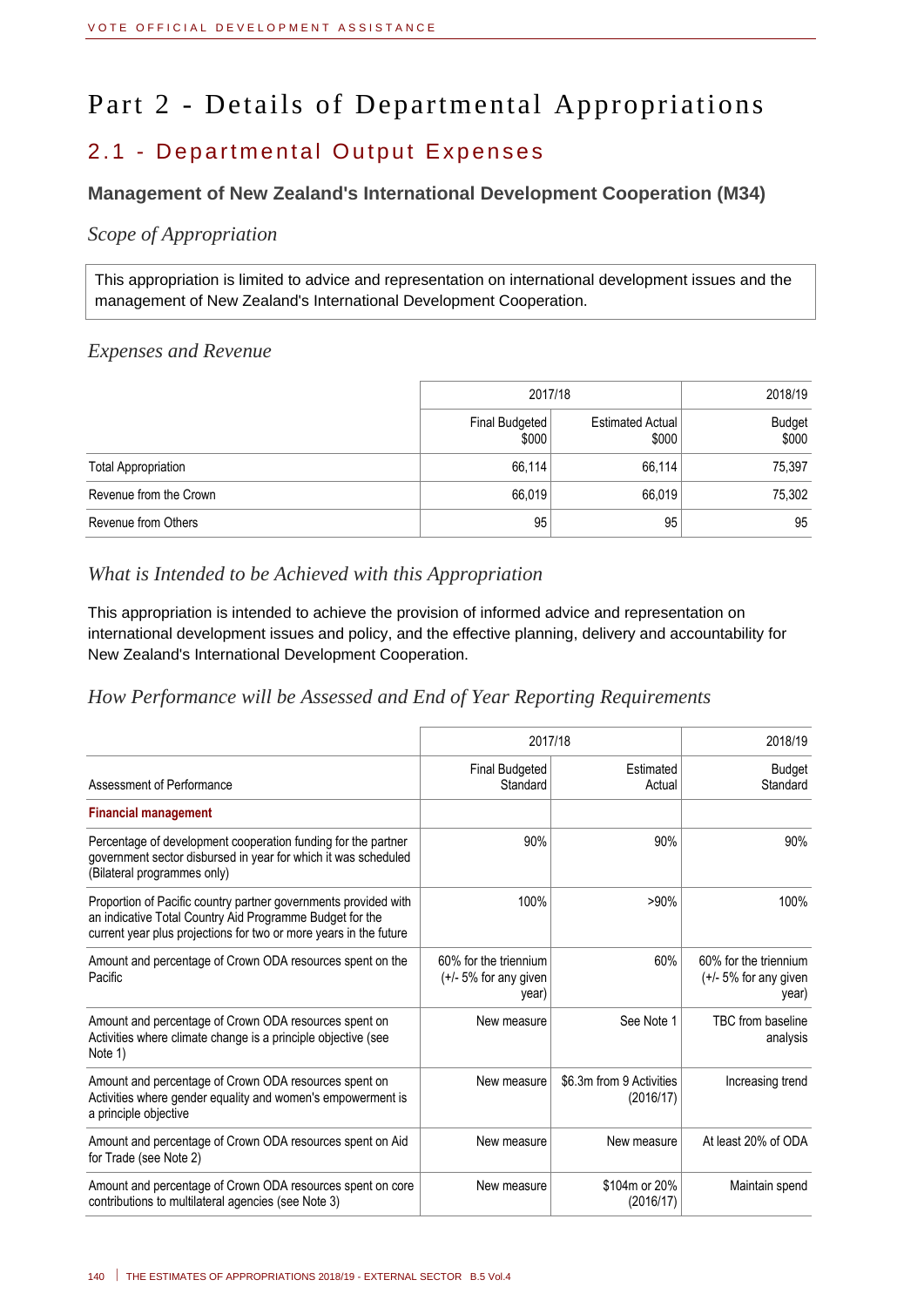|                                                                                                                                                                                                                      | 2017/18                           | 2018/19                           |                                  |
|----------------------------------------------------------------------------------------------------------------------------------------------------------------------------------------------------------------------|-----------------------------------|-----------------------------------|----------------------------------|
| Assessment of Performance                                                                                                                                                                                            | <b>Final Budgeted</b><br>Standard | Estimated<br>Actual               | <b>Budget</b><br>Standard        |
| Amount and percentage of Crown ODA resources spent on<br>scholarships (see Note 2 and 4)                                                                                                                             | New measure                       | \$68m or 13% (2016/17)            | Standard to be set               |
| Amount and percentage of Crown ODA resources spent on<br>strengthening Pacific statistics (see Note 2)                                                                                                               | New measure                       | New measure                       | Increasing trend                 |
| Amount and percentage of Crown ODA resources allocated to<br>humanitarian activities                                                                                                                                 | New measure                       | \$20m or 4% (2016/17)             | Increasing trend                 |
| Policy submissions produced for Ministers under this output<br>expense class                                                                                                                                         | 150-200                           | 150                               | 150-200                          |
| <b>Quality/performance</b>                                                                                                                                                                                           |                                   |                                   |                                  |
| Percentage of Activity Monitoring Assessments (AMAs) and<br>Activity Completion Assessments (ACAs) rated as robust (as<br>assessed annually by the independent Annual Assessment of<br>Results) (see Note 5)         | New measure                       | AMAs: 75%; ACAs:<br>84% (2016/17) | Increasing trend                 |
| Percentage of evaluations (or summaries) that are published to<br>MFAT website within 3 months of completion                                                                                                         | 100%                              | 100%                              | 100%                             |
| Percentage of Programmes rated 4 or higher on a scale of 1-5<br>by review against the Ministry's quality standard for programme<br>management                                                                        | $>90\%$                           | $>90\%$                           | $>90\%$                          |
| Percentage of Activities rated 4 or higher on a scale of 1-5 by<br>review against the Ministry's quality standard for activity<br>management                                                                         | >90%                              | $>90\%$                           | $>90\%$                          |
| NZ score in Aid Transparency Index                                                                                                                                                                                   | New measure                       | 2014 score of "Fair" or<br>45.1%  | Increasing trend                 |
| Average score out of 10 of a sample of policy papers reviewed<br>by an external reviewer (NZIER)                                                                                                                     | 7.5                               | 7.5                               | 7.5                              |
| <b>Ministerial Services</b>                                                                                                                                                                                          |                                   |                                   |                                  |
| Number of Ministerial letters prepared                                                                                                                                                                               | 60-90                             | 120                               | 60-90                            |
| Number of Official Information Act request (OIA) responses<br>provided                                                                                                                                               | 20-50                             | 25                                | 20-50                            |
| Percentage of Ministry OIA requests responded to within<br>statutory timeframes (see Note 6)                                                                                                                         | 90%                               | 90%                               | 90%                              |
| Percentage of Ministerial OIA request replies completed five<br>days prior to the statutory time limit, unless otherwise agreed<br>(see Note 6)                                                                      | 90%                               | 90%                               | 90%                              |
| Percentage of Ministerial OIA request responses that are<br>factually accurate, meet any legislative requirements, and<br>contain no avoidable errors, measured by rejection rates by the<br>office of each Minister | 95%                               | 95%                               | 95%                              |
| Average number of days to send final OIA request response to a<br>requestor (for Ministry OIAs) (see Note 6)                                                                                                         | 25 days                           | 25 days                           | 25 days                          |
| Average Ministerial satisfaction score                                                                                                                                                                               | 4 or above on a 5 point<br>scale  | 4 or above                        | 4 or above on a 5 point<br>scale |

Note 1 - Estimated actual is "Adaptation: \$9.900 million, 16 activities; Mitigation: \$9.300 million, 15 activities". The standard is to be disaggregated by adaptation and mitigation.

Note 2 - This is a Sustainable Development Goal. Detailed guidance can be found at https://unstats.un.org/sdgs/metadata/.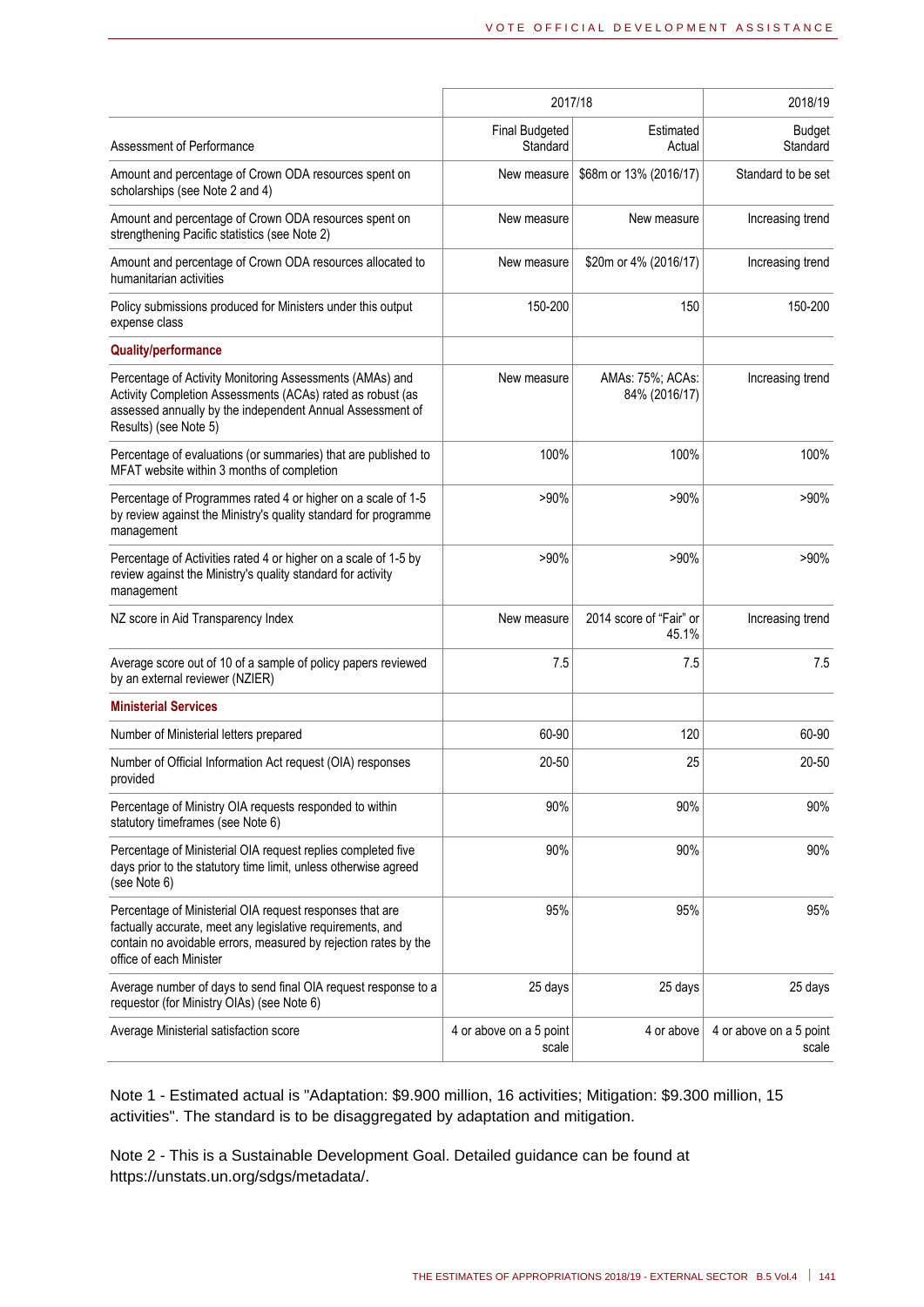Note 3 - Standard in full is "Maintain spend within 5% of agreed allocation". Standard to be confirmed once 2018/19-2020/21 allocation approved.

Note 4 - Standard in full is "Standard to be set once Triennium allocation agreed".

Note 5 - AMAs are annual internal assessments completed by the Ministry of Foreign Affairs and Trade to monitor the performance of Activities in implementation, while ACAs are internal Ministry of Foreign Affairs and Trade assessments of performance undertaken after the completion of the Activity.

Note 6 - Ministerial OIAs are requests of the Minister responsible for the Foreign Affairs and Trade portfolios. Ministry OIAs are requests of the Chief Executive of the Ministry of Foreign Affairs and Trade.

The Ministry applies safeguards to ensure accountability of the Vote ODA budget. These include:

- approved financial delegations
- triennium allocations approved by the Minister of Foreign Affairs
- a robust online system of aid management that captures information on budgets, contracts and performance information, from the appropriation level down to the individual contract level
- quality standards for programme and activity management that are assessed through an annual quality management review
- transparency commitments, which include reporting activity data to the OECD and International Aid Transparency Initiative, and
- public reporting including: indicative annual allocations by Programme on www.aid.govt.nz at the time of approval; actual spend by Programme and appropriation in the Ministry of Foreign Affairs and Trade Annual Report. This also incorporates Public Finance Act - Section 32A reporting on the performance of Non-Departmental appropriations; and each multi-year appropriation, forecast by year, in the Statement of Intent, Estimates and Information Supporting the Estimates.

#### *End of Year Performance Reporting*

Performance information for this appropriation will be reported by the Ministry of Foreign Affairs and Trade in its Annual Report to be presented to the House.

| Policy Initiative                                                                      | Year of<br>First<br>Impact | 2017/18<br>Final<br>Budgeted<br>\$000 | 2018/19<br>Budget<br>\$000 | 2019/20<br>Estimated<br>\$000 | 2020/21<br>Estimated<br>\$000 | 2021/22<br>Estimated<br>\$000 |
|----------------------------------------------------------------------------------------|----------------------------|---------------------------------------|----------------------------|-------------------------------|-------------------------------|-------------------------------|
| <b>Current Government</b>                                                              |                            |                                       |                            |                               |                               |                               |
| Increasing our aid to tackle the biggest global and<br>regional challenges of our time | 2018/19                    |                                       | 11.930                     | 15.566                        | 19.248                        | 22.892                        |
| <b>Previous Government</b>                                                             |                            |                                       |                            |                               |                               |                               |
| New Zealand Aid Programme Strategic Investment                                         | 2015/16                    | 8,087                                 | 8.087                      | 8.087                         | 8.087                         | 8.087                         |

#### *Current and Past Policy Initiatives*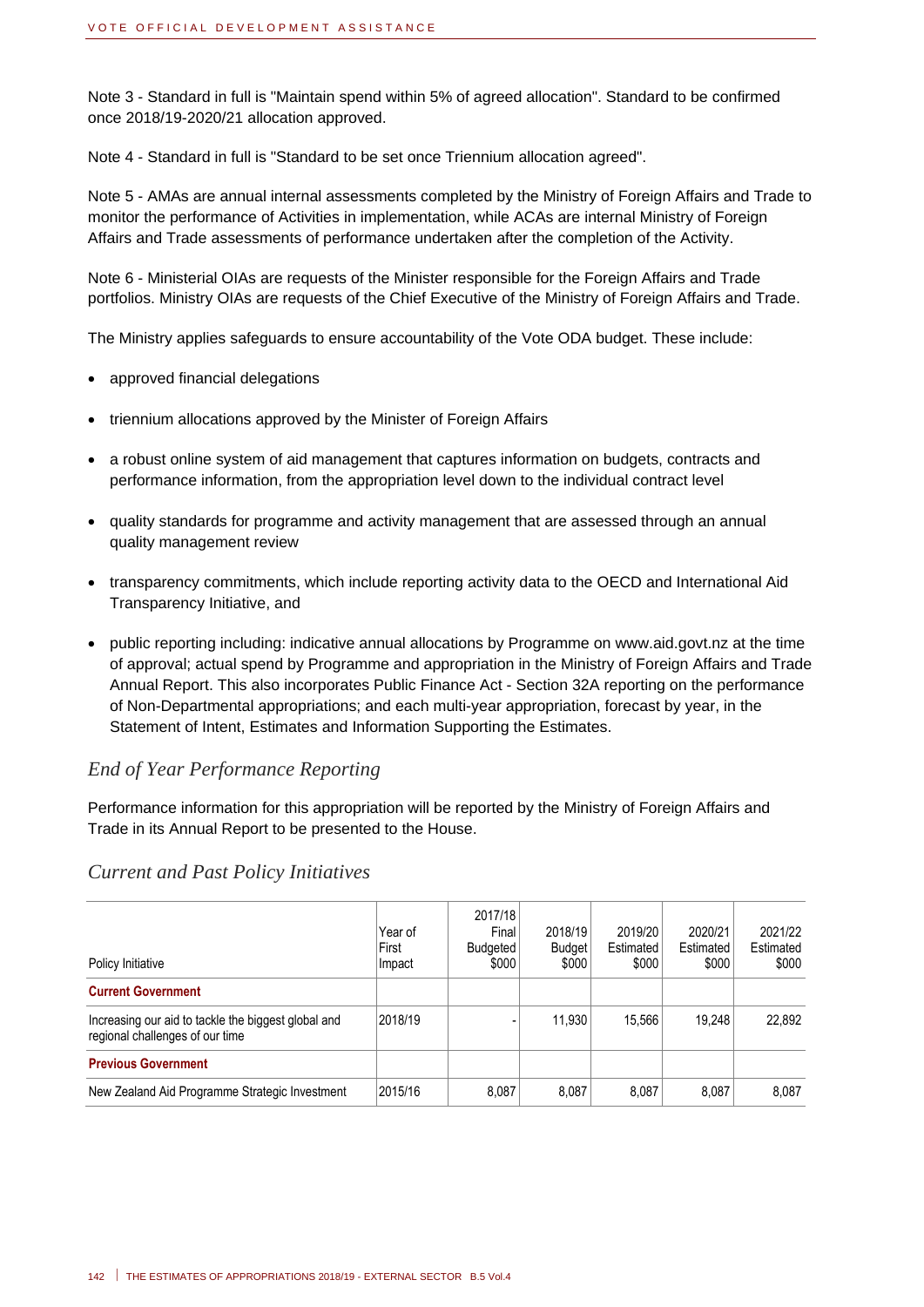#### *Reasons for Change in Appropriation*

The appropriation increased by \$9.283 million to \$75.39 million for 2018/19, due to:

- an increase of \$11.930 million from the new initiatives package approved in Budget 2018 for the management of the International Development Cooperation programme associated with the new funding for "Increasing our aid to tackle the biggest global and regional challenges of our time"
- an expense transfer of \$240,000 to progress the removal of asbestos from Ministry buildings at overseas posts, particularly in the Pacific, and
- an increase of \$113,000 resulting from foreign exchange rate and overseas inflation movements.

The increases are partially offset by:

- a one-off expense transfer of \$2 million from 2016/17 to enable the completion of the implementation of the outcomes of an internal capability in the 2017/18 financial year, and
- a one-off expense transfer of \$1 million from 2016/17 to enable the management of the capacity required to deliver forecast Official Development Assistance activities in the 2017/18 financial year.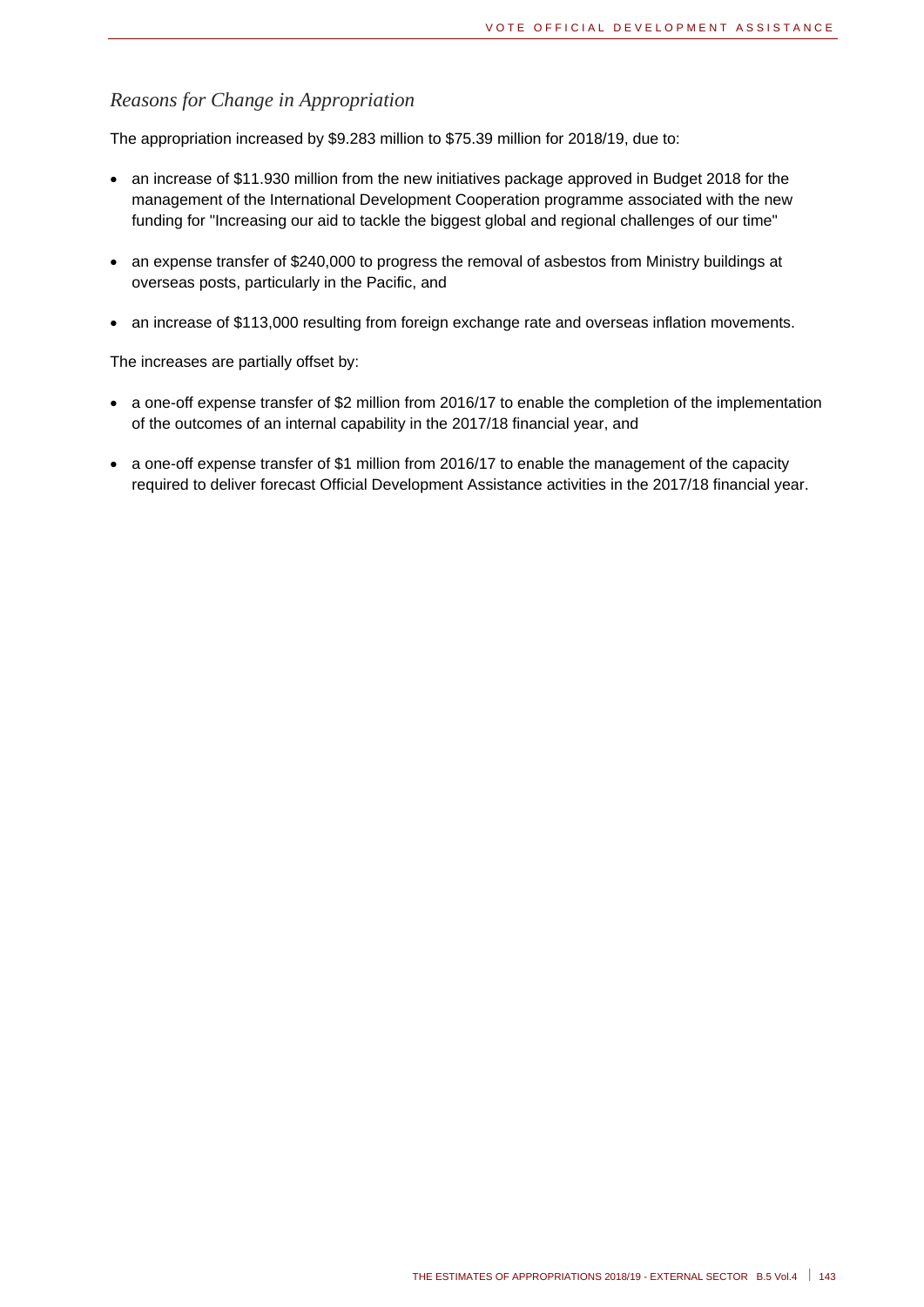# Part 3 - Details of Non-Departmental Appropriations

## 3.4 - Non-Departmental Other Expenses

#### **International Development Cooperation (M34)**

#### *Scope of Appropriation and Expenses*

| Type, Title, Scope and Period of Appropriations                                                                                                        | Appropriations, Adjustments and Use      | \$000     |
|--------------------------------------------------------------------------------------------------------------------------------------------------------|------------------------------------------|-----------|
| <b>International Development Cooperation (M34)</b>                                                                                                     | Original Appropriation                   | 2,186,718 |
| This appropriation is limited to providing development cooperation and<br>humanitarian assistance that support the sustainable development and welfare | Adjustments to 2016/17                   |           |
| of Pacific Island and developing countries.                                                                                                            | Adjustments for 2017/18                  |           |
| Commences: 01 July 2018                                                                                                                                | Adjusted Appropriation                   | 2,186,718 |
|                                                                                                                                                        | Actual to 2016/17 Year End               |           |
| Expires: 30 June 2021                                                                                                                                  | Estimated Actual for 2017/18             |           |
|                                                                                                                                                        | Estimated Actual for 2018/19             | 692.996   |
|                                                                                                                                                        | <b>Estimated Appropriation Remaining</b> | 1.493.722 |

#### *Components of the Appropriation*

The components of this appropriation include the design, management, implementation and evaluation of activities intended to achieve sustainable development objectives. This can include capacity building initiatives, coordination support to partners, research on development issues and development education and awareness in New Zealand. Activities approved under the appropriation will reflect the Official Development Assistance (ODA) definition and reporting directives of the Organisation for Economic Cooperation and Development along with the provision of assistance to Pacific Island countries irrespective of their eligibility for ODA. There may also be a small amount of expenditure that does not meet either criteria. This may be due to definitional changes after a contract is signed or for other usually administrative reasons.

The appropriation is delivered through four Ministry managed allocations (Pacific development cooperation, humanitarian assistance, multilateral agency funding, and global development cooperation), which are agreed with the Minister of Foreign Affairs. These allocations reflect the intent to help address global and regional development challenges and to invest in results for our partner governments. They also enable delivery of development cooperation and humanitarian assistance through bilateral, regional, multilateral and partnership channels.

#### *What is Intended to be Achieved with this Appropriation*

This appropriation is intended to achieve progress by Pacific Island and developing countries against their sustainable development priorities and against the 2030 Agenda and Sustainable Development Goals.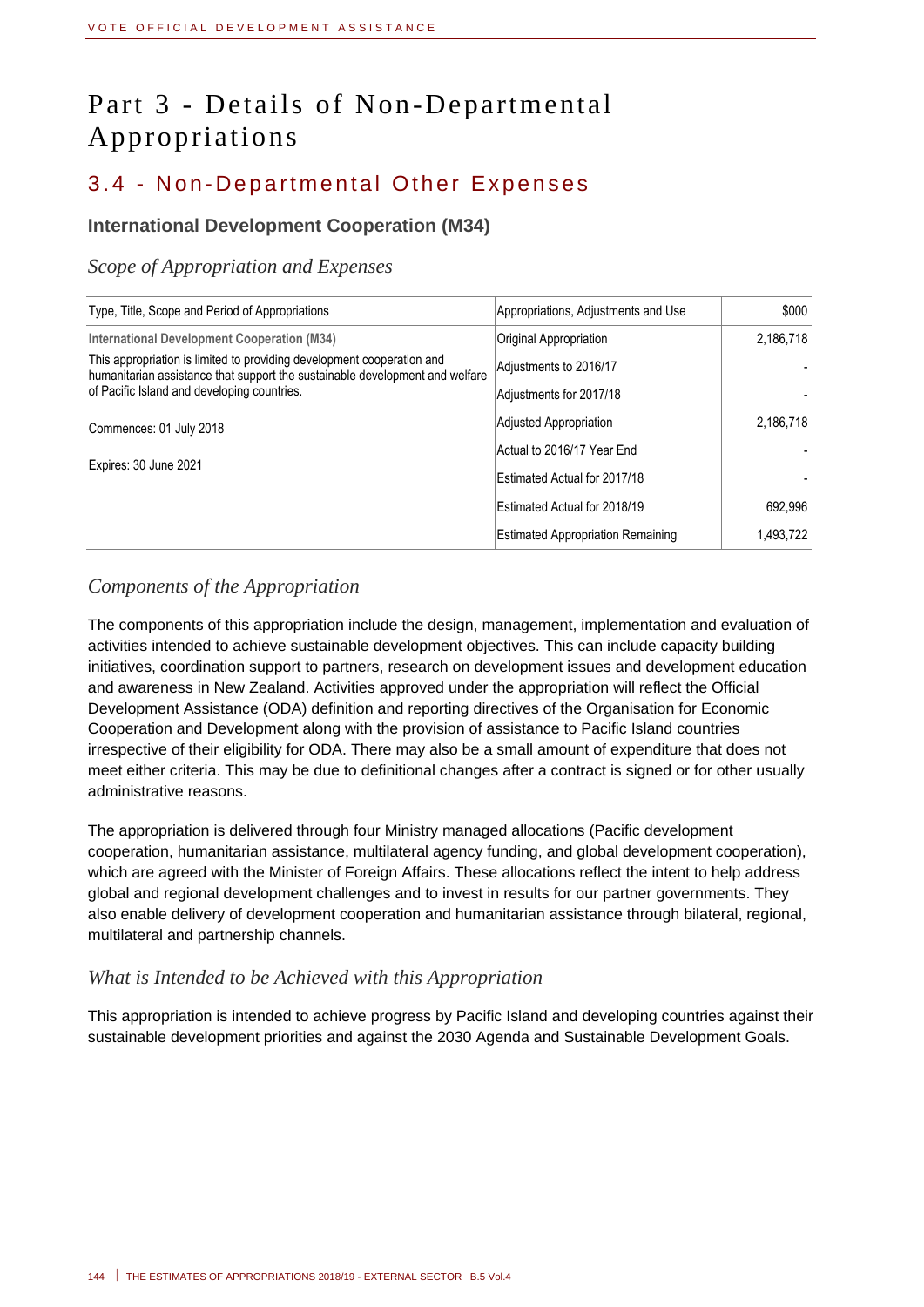|                                                                                                                                                                                                         | 2017/18                                                | 2018/19                                                |                                                        |  |
|---------------------------------------------------------------------------------------------------------------------------------------------------------------------------------------------------------|--------------------------------------------------------|--------------------------------------------------------|--------------------------------------------------------|--|
| Assessment of Performance                                                                                                                                                                               | <b>Final Budgeted</b><br>Standard                      | Estimated<br>Actual                                    | <b>Budget</b><br>Standard                              |  |
| Development results (long term outcomes that NZ<br>contributes to alongside many other partners)                                                                                                        |                                                        |                                                        |                                                        |  |
| <b>Well-being</b>                                                                                                                                                                                       |                                                        |                                                        |                                                        |  |
| Proportion of population below the international poverty line (see<br>Note 1, 2 and 3)                                                                                                                  | New measure                                            | New measure                                            | Maintain or increase<br>number with improving<br>trend |  |
| Mortality rate in the Pacific attributed to cardiovascular disease,<br>cancer, diabetes or chronic respiratory disease (probability of<br>dying between the ages of 30 and 70 years) (see Note 2 and 3) | New measure                                            | 22%-36.1% from 7<br>countries (2015)                   | Maintain or increase<br>number with improving<br>trend |  |
| Proportion of children and young people, in the Pacific: at the<br>end of primary education achieving at least a minimum<br>proficiency level in (i) reading and (ii) mathematics (see Note 2)          | Revised measure                                        | Literacy: 46%,<br>Numeracy: 68% (2015)                 | Maintain or improve<br>trend                           |  |
| Proportion of youth (aged 15-24 years) not in education,<br>employment or training, in the Pacific (see Note 2 and 3)                                                                                   | New measure                                            | New measure                                            | Maintain or increase<br>number with improving<br>trend |  |
| Neonatal mortality rate (per 1,000 live births), in the Pacific (see<br>Note 2 and 3)                                                                                                                   | New measure                                            | 7/10 countries showed<br>improving trend<br>(2016/17)  | Maintain or increase<br>number with improving<br>trend |  |
| Proportion of population with new or improved access to<br>electricity, in the Pacific (see Note 2 and 3)                                                                                               | New measure                                            | New measure                                            | Maintain or increase<br>number with improving<br>trend |  |
| Environment                                                                                                                                                                                             |                                                        |                                                        |                                                        |  |
| Proportion of key tuna fish stocks within biologically sustainable<br>levels, in the Pacific (see Note 4)                                                                                               | Maintain or improve<br>trend                           | 4 out of 4                                             | Maintain                                               |  |
| <b>Economy and governance</b>                                                                                                                                                                           |                                                        |                                                        |                                                        |  |
| Annual growth rate of real GDP per capita (see Note 1, 2 and 3)                                                                                                                                         |                                                        | New measure 5/9 countries showed an<br>improving trend | Maintain or increase<br>number with improving<br>trend |  |
| Governance and effectiveness index (Rank) in bilateral partner<br>countries                                                                                                                             | Maintain or increase<br>number with improving<br>trend | Average rank of 29<br>across 14 countries              | Increasing average rank                                |  |
| Development Cooperation results in the Pacific (short to<br>medium term outcomes more attributable to NZ support)                                                                                       |                                                        |                                                        |                                                        |  |
| <b>Well-being</b>                                                                                                                                                                                       |                                                        |                                                        |                                                        |  |
| Age-standardized prevalence of current tobacco use among<br>persons aged 15 years and older, in the Pacific (see Note 2<br>and $3)$                                                                     | New measure                                            | New measure                                            | Maintain or increase<br>number with improving<br>trend |  |
| People in the Pacific that have received essential medicines or<br>services at primary health facilities                                                                                                | New standard                                           | New standard                                           | 80% of activities meet<br>their respective targets     |  |
| People that complete tertiary or vocational training scholarships                                                                                                                                       | Revised measure                                        | $>90\%$                                                | >90% of people who<br>were awarded<br>scholarships     |  |
|                                                                                                                                                                                                         |                                                        |                                                        |                                                        |  |

# *How Performance will be Assessed and End of Year Reporting Requirements*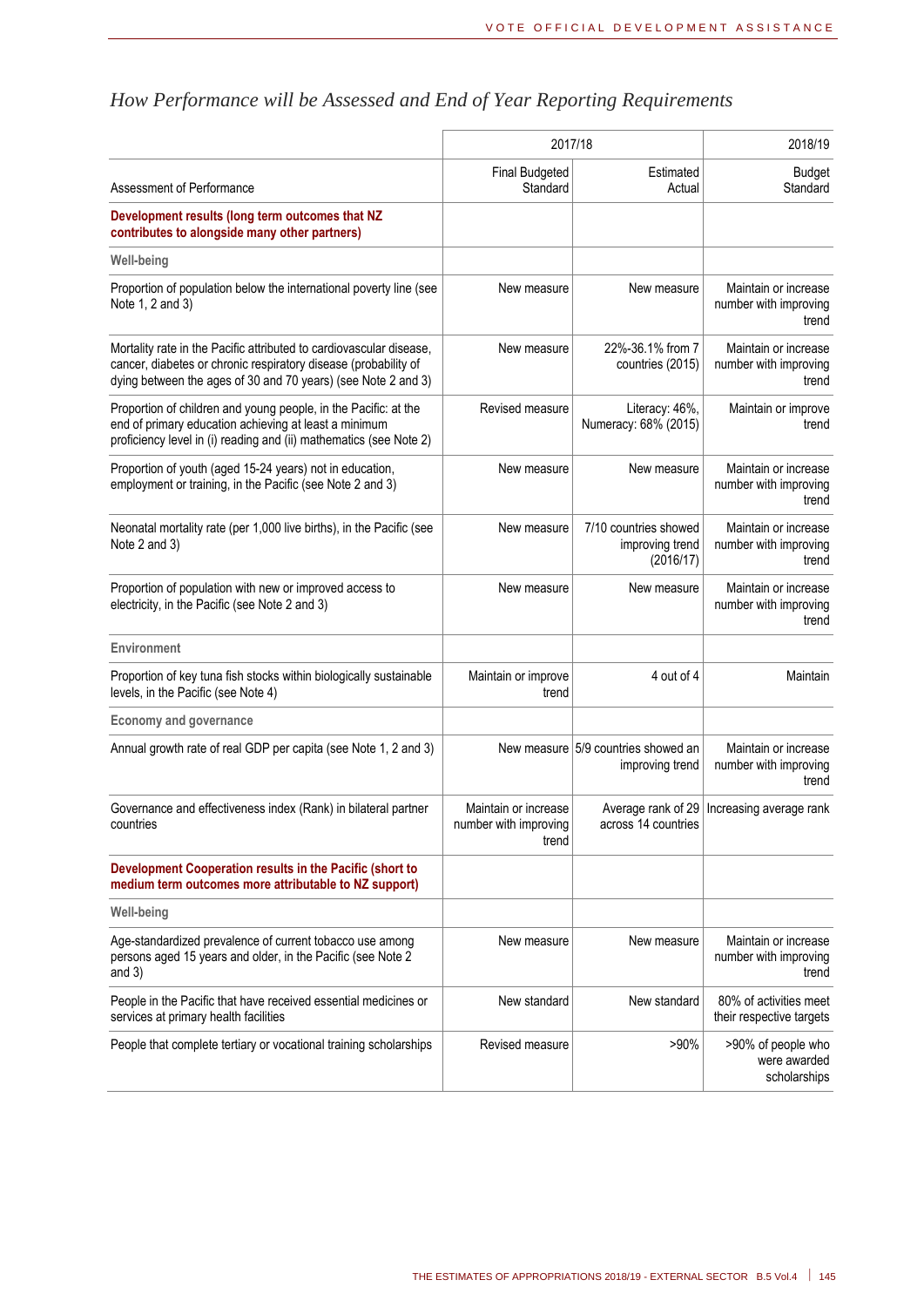|                                                                                                                                                                                         | 2017/18                                                | 2018/19                            |                                                        |
|-----------------------------------------------------------------------------------------------------------------------------------------------------------------------------------------|--------------------------------------------------------|------------------------------------|--------------------------------------------------------|
| Assessment of Performance                                                                                                                                                               | <b>Final Budgeted</b><br>Standard                      | Estimated<br>Actual                | <b>Budget</b><br>Standard                              |
| Environment                                                                                                                                                                             |                                                        |                                    |                                                        |
| Renewable energy share in the total final energy consumption<br>(in targeted area) in the Pacific (see Note 2)                                                                          | Maintain or increase<br>number with improving<br>trend | >37%                               | Maintain or improve<br>trend                           |
| Progress by Pacific Island countries in the degree of<br>implementation of international instruments aiming to combat<br>illegal, unreported and unregulated fishing (see Note 2 and 3) | New measure                                            | New measure                        | Maintain or increase<br>number with improving<br>trend |
| <b>Economy and governance</b>                                                                                                                                                           |                                                        |                                    |                                                        |
| Number of Pacific Island countries that remain on track on their<br>economic and public sector reform programme (see Note 5)                                                            | New measure                                            | 7 countries                        | Maintain or improve<br>trend                           |
| Pacific Island people who return home with improvements in<br>skills or qualifications after participating in labour mobility<br>programme (M/F)                                        | New measure                                            | New measure                        | Maintain or improve<br>trend                           |
| People showing improvements in knowledge, attitude or practice<br>after receiving Fisheries training/support                                                                            | New measure                                            | New measure                        | 90% of respondents<br>show improvement                 |
| Resilience and humanitarian response                                                                                                                                                    |                                                        |                                    |                                                        |
| New Zealand responses to natural disasters in the Pacific are<br>launched within mandated timeframes (%)                                                                                | 100%                                                   | 100%                               | 100%                                                   |
| People trained to strengthen resilience (disaster risk reduction<br>and climate change adaptation) (No., M/F)                                                                           | Maintain or increase<br>number with improving<br>trend | 3,637 people (2016/17)             | Maintain or improve<br>trend                           |
| Number of affected people provided with essential and useful<br>assistance following a natural or human induced disaster (No.,<br>M/F) (see Note 2)                                     | Standard dependent on<br>need                          | To be measured at year<br>end      | Standard dependent on<br>need                          |
| Quality                                                                                                                                                                                 |                                                        |                                    |                                                        |
| Percentage of Activities with effectiveness rated as good or<br>better (based on MFAT Activity Completion Assessments)                                                                  | New measure                                            | New measure                        | Baseline to be<br>established                          |
| Commitment to Development Index score                                                                                                                                                   | New measure                                            | 2017: 5.12; 5-year<br>average 5.15 | Improve trend                                          |

Note 1 - To be disaggregated by Least Developed Countries (LDCS) and Pacific Islands.

Note 2 - This is a Sustainable Development Goal. Detailed guidance can be found at https://unstats.un.org/sdgs/metadata/.

Note 3 - Standard in full is "Maintain or increase the number of countries with an improving trend".

Note 4 - Standard in full is "Maintain: 4 out of 4 key fish stocks assessed as being above sustainable biological limits as at end 2017".

Note 5 - Estimated actual in full is "7 countries (Samoa, Tonga, Tuvalu, Kiribati, Cooks, Niue, Tokelau)".

#### *End of Year Performance Reporting*

Performance information for this appropriation will be reported by the Minister of Foreign Affairs in a report to be appended to the Annual Report of the Ministry of Foreign Affairs and Trade to be presented to the House.